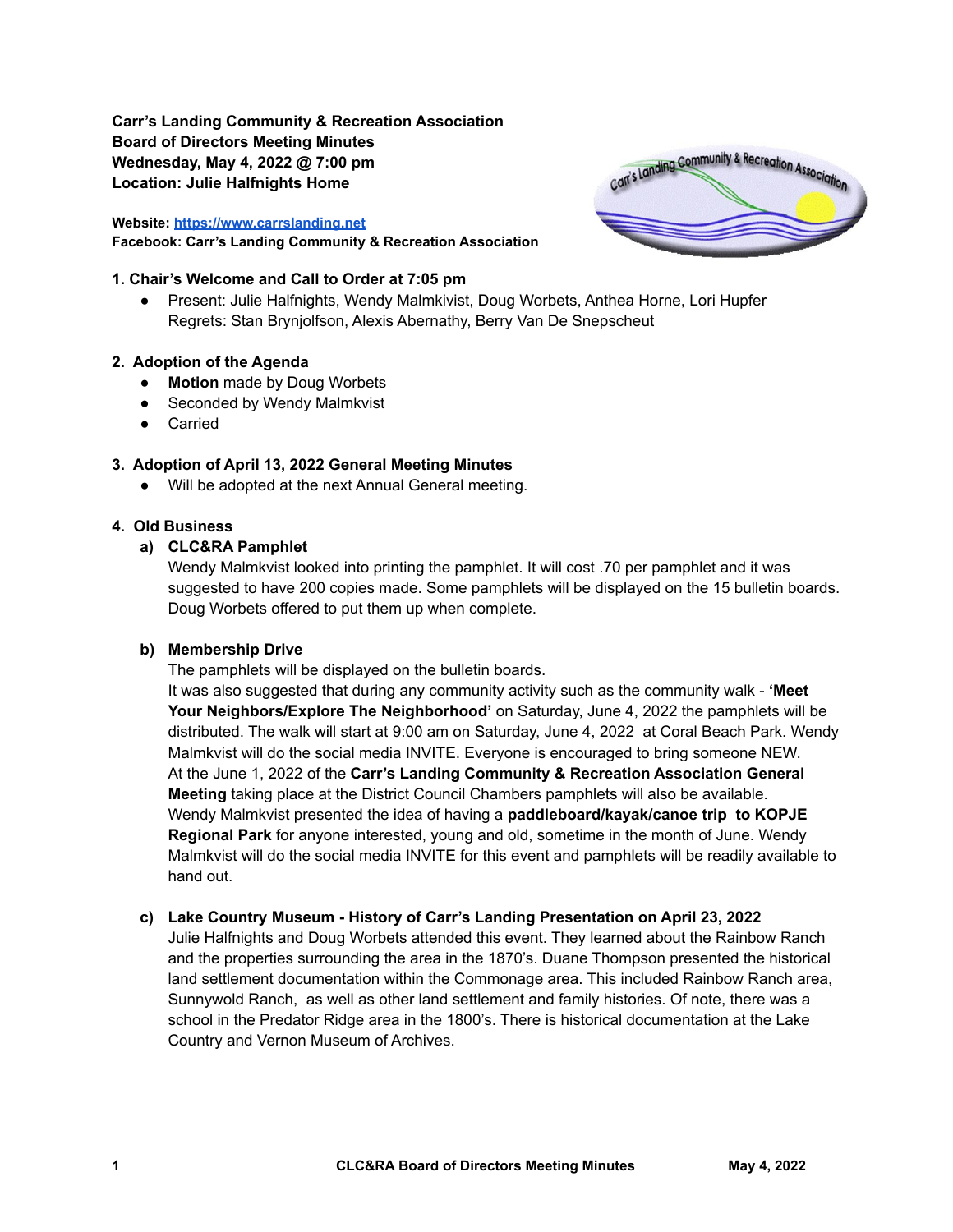### **d) Water Supply**

Julie Halfnights contacted Ruth Sulentich from the District to organize time for a presentation about the Water Master Plan Update which will be presented by DLC on June 1st at the CLC&RA General Meeting held at the District Council Chambers which the CLC&RA will be hosting. Julie has contacted Ruth to let her know that they have 50 minutes for this presentation plus 10 minutes for a Q&A period. The District offices will be allowing both in-person and on-line participation.

For more information there is a 3 minute video available called 'Why Water is an Issue & Survey' on the District of Lake Country FaceBook page - 'Let's Talk".

### **e) Grant Money Availability from 'Unsmoke Canada Cleanups'**

Julie Halfnights mentioned that the time for addressing a community project for 2022 has passed. The CLC&RA will look at it as a priority for 2023.

It was also suggested utilizing the FireSmart group volunteers in some capacity.

### **f) Whiskey Cove Input**

Julie Halfnights has been communicating with Matt Vader in regards to soliciting input for upgrades to the Whiskey Cove Project to the community at the June 1, 2022 CLC&RA General Meeting being held at the District Council Chambers. Matt has a 15 minute time slot for his presentation.

### **g) Input to 2023 CLC&RA Priorities**

It was discussed that a list of 2023 priorities needs to be determined. An email will be sent out to all members requesting input. We will discuss this again at our June meeting.

### **h) Truck/Trailer Parking Signs**

Julie Halfnights has contacted Matt Vader in regards to the timing of installation of 'Vehicle and Trailer Only' signs at the Coral Beach Park for those 3 or 4 longer spaces.

## **5. New Business**

### **a+b) Meeting Topics/Dates/Social/Fundraiser**

June 1, 2022 - CLC&RA General Meeting @ District Council Chambers @ 7:00 pm September 7, 2022 - CLC&RA Social Event @ PEAK CELLARS October 5, 2022 - AGM Meeting As well as an ALL CANDIDATES ( Mayor & Councilors)meeting which the CLC&RA hope to host.

October 15, 2022 - Municipal Election

October 19, 2022 - CLC&RA Directors Meeting

November 2, 2022

## **c) NEXTDOOR**

Doug Worbets brought this community communication opportunity to the Board but it was decided that we would not be collaborating. Several CLC&RA members already participate in the app.